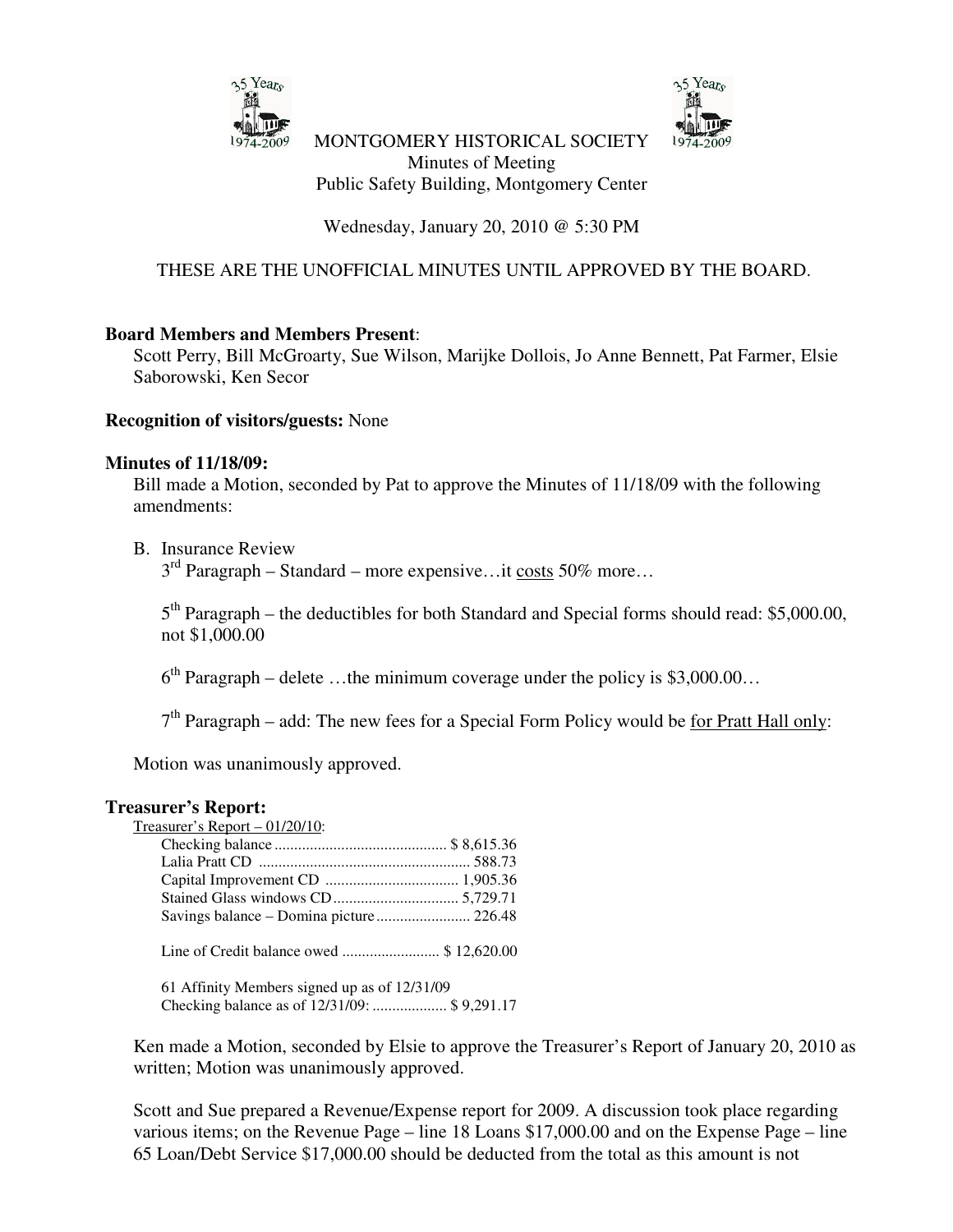considered Revenue or Expense. This changes the Revenue total to \$21,171.33 and the Expense total to \$14,171.23. No other changes were made. A proposed budget for 2010 was also presented; again, the \$17,000.00 Loan should not be included under Revenue or Expenses. A final budget will be presented for approval and adoption at the next meeting.

### **Membership Update:**

Marijke reported that \$150.00 in memberships had already been received for 2010.

# **Old Business:**

- A. Pratt Hall
	- 1) Fire extinguisher and electrical work completed.
	- 2) Front entryway project
		- A) Status What's in Store

A detailed statement of work required has to be presented to the Preservation Trust for approval to be signed by the Trust and MHS. Three bids are required but it is not necessary to award the work to the lowest bidder. Scott has been in touch with Jan Lewandowski who will prepare a description of the work to be done for the Preservation Trust; he has expressed interest in being one of the bidders.

- B) Letter to Eastman Foundation Scott presented a proposed letter to the Foundation asking for \$7,500 which would be the matching fund to the Preservation Trust Grant. The letter mentioned the possibility of payment over two years – 2010 and 2011. Sue made a Motion, seconded by Jo Anne to approve the letter as written and send it to the Eastman Foundation; Motion was unanimously approved.
- C) Clock the clock is not chiming correctly and needs some work; it was decided to wait until Spring for some warmer weather.

### B. Insurance Update:

Ken Secor and Pat Farmer recommend the existing P&C (property and casualty) policy for Pratt Hall and Heaton House be rewritten to eliminate the current co-insurance penalties and accept the new quote as shown below, using the \$5,000 deductible:

|            | Bldg limits are at 80% of ACV:      |                  |                           |
|------------|-------------------------------------|------------------|---------------------------|
| Pratt Hall | Repl Cost = $$1,044,905$            | $ACV = $835,924$ | $80\%$ quoted = \$669,000 |
|            | Heaton House Repl Cost = $$166,499$ | $ACV = $99,900$  | $80\%$ quoted = \$80,000  |

Business Personal Property limit is \$0.00 at both locations

Additional Sign coverage endorsement has been eliminated

Resulting quote is as follows: \$5,000.00 deductible annual premium \$1,476.00.

Sue made a Motion, seconded by Bill to change the current insurance policy with Hull Insurance Agency to a Special Form Policy with a \$5,000.00 deductible, with a \$0.00 Business Personal Property Limit and no coverage for the outside sign, and to authorize Pat or Ken to represent the MHS Board in contact with Hull Insurance Agency and to sign the essential insurance documents. Motion was unanimously approved.

Bill thanked Ken and Pat on behalf of the Board for all their work and recommendations.

C. Carols and Candles:

The event was considered a great success with a large attendance and very positive feedback to Andrew Massey's presentation and participation of members of the Vermont Youth Orchestra.